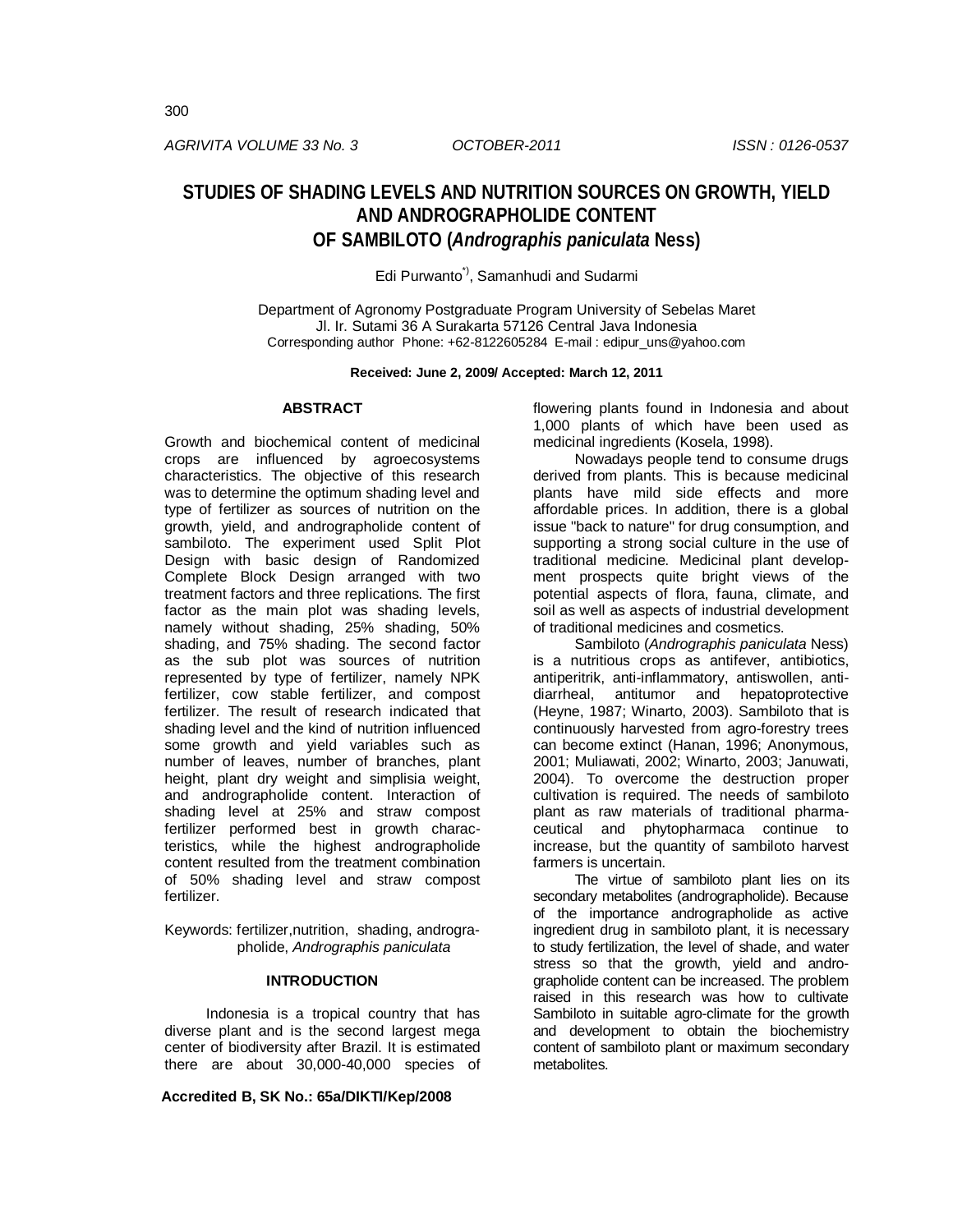This study was aimed to examine the effect of fertilizer types and levels of shading on growth, yield and andrographolide content of sambiloto.

### **MATERIALS AND METHODS**

This research is a field experiment followed by determination of andrographolide in the laboratory. The research was conducted during wet season of 2008 in Sukoharjo Central Java region with elevation of 86 m above sea level, and with climate type C. Materials used were cow stable fertilizer, straw compost fertilizer (straw compost was sprayed 10 ml of EM4 in one liter of water), vertisol type of soil, polybag, sambiloto seed, paranet 25%, 50% and 75%, NPK compound fertilizer with 16-16-16 compositions. The equipment used were leaf area meter, flux meter, electric scales, ovens, sprayer, plastic hose, gauge rolls, saws, scythes and stationery.

The research design applied was Split Plot Design with basic design of Randomized Complete Block Design with three replications. The main plot was the level of shade comprising four levels, i.e. not shaded , shaded by 25% (A2), shaded by 50% (A3), and shaded by 75% (A4). The sub plot was the kind of organic compost which comprised three levels, namely NPK compound fertilizer (P1), cow stable fertilizer (P2), and straw compost (P3). So there were 12 combinations of treatments with three replications, and each treatment consisted of nine plants. The data obtained were analyzed by

.

analysis of variance (ANOVA) using F test at 5% level. Duncan multiple range test (DMRT) at 5% level would be applied if there was significant influence among the treatments .

# **RESULTS AND DISCUSSION**

# **Growth in Different Shading Levels and Nutrition Sources**

Plant growth is influenced by environmental factors such as radiation, temperature, soil fertility, and so forth. The result of this research indicated that the optimum growth of sambiloto required shading treatment which was shown by the lower magnitute of some growth variables in without shading condition (full radiation). In the other words, this plant needed shading for better growth. However, it would reduce plant growth when the level of shading was more than 50%, which may be due to dramatic reduction of photosynthesis affected by the decrease of solar radiation. The average of some growth variables at the treatments of shading level is presented in Table 1.

Analysis results in table 1, shows that all shaded plant had higher growth than the non shaded one. In the other word, sambiloto plant needed shading during its growth with shading level of 25% to 75%.

Plants that grow in the shade tend to have elongated growth due to long segment of stem composed of thin-walled cells, larger intercellular spaces and fewer transport tissue and binding tissue. This can be caused by the activity of auxin (Boardman, 1977).

|  |  | Table 1. Plant height, branches number, leaves number, and leaf area on shading treatments |
|--|--|--------------------------------------------------------------------------------------------|
|  |  |                                                                                            |

| Shade treatments | Plant height (cm)  | Branches number    | Leaves number      | Leaf area (cm2) |
|------------------|--------------------|--------------------|--------------------|-----------------|
| 0%               | 29.37 a            | 11.92 b            | 96.79 <sub>b</sub> | 629 a           |
| 25%              | 38.20 <sub>b</sub> | 13.26 b            | 121.33 c           | 752 a           |
| 50%              | 36.38 <sub>b</sub> | 12.80 <sub>b</sub> | 106.03 bc          | 646 a           |
| 75%              | 39.98 <sub>b</sub> | 9.29a              | 80.50 a            | 562 a           |

Ramarks = The value followed by same letter at the same column is non significant different at 5% of DMRT.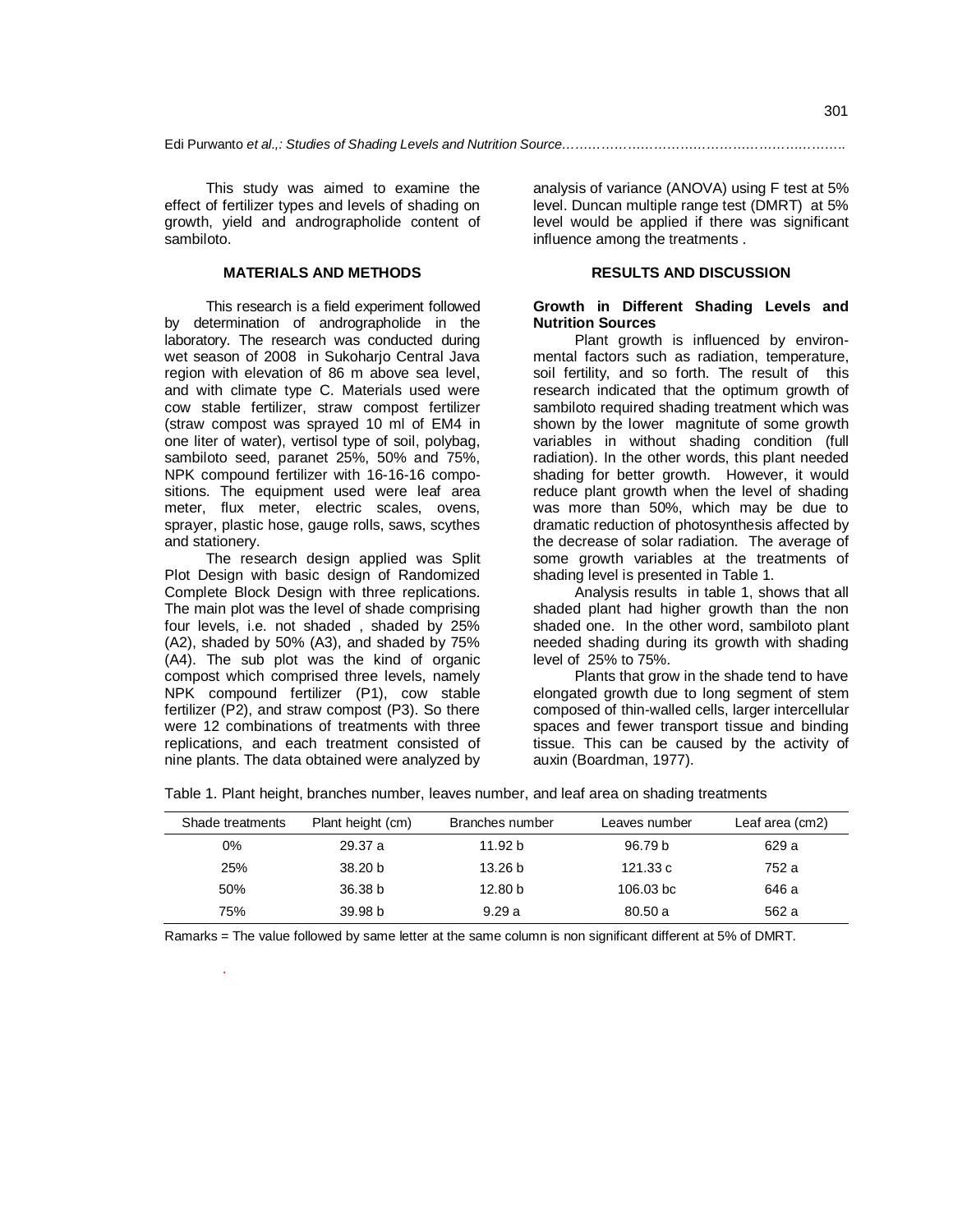Edi Purwanto *et al.,: Studies of Shading Levels and Nutrition Source………………………………………………………..* 

The response of leaves number indicated that shading increased number of leaves to the level of 50%; however, the trend decreases when the shading level was more than 50%. Differences in the number of leaves on the plant in the shade were influenced by the different light intensities obtained. Plants received the appropriate intensity of light would lead to the achievement of balance in the body between the transpiration in the leaves of plants with water and mineral absorption by plant roots, so plant growth and development will be perfect (Sulandjari *et al*., 2005).

However, the average leaf area among the levels of shading treatments was not significantly different, but it was still consistently the highest average leaf area obtained in 25% shading treatment (A2). Maintenance of large leaf area is important to ensure a high carbon input and solar interception for photosynthesis. Kaspar and Bland (1992) stated that plants that receive the appropriate light intensity improve nutrient absorption of plant through soil temperature and root extension.

The effect of nutrition sources which is represented by the type of fertilizer used on some growth variables are presented on Table 2. The effect of fertilizer treatment on plant height showed the treatment of cow stable fertilizer treatment (P2) and straw compost (P3) were higher than that of NPK compound fertilizer (P1). The result indicated that the organic nutrition were more suitable for optimum growth of the medicinal plant, especially for good practices.

Figure 1 illustrates the interaction effect of shading treatment and nutrition sources on number of branches. The number of leaves were based on the interaction of fertilizer types and shading level as presented in Figure 2. As we can see in Figure 2, the average of leaves number on the A2P3 treatment majority (25% shade and compost fertilizer) was 139.7, and the smallest

number of leaves on the A4P2 treatment (75% shade + compost) was74.83.

Average of fresh and dry weight of plants treated on the shading levels is presented in Table 3.

The environmental condition such as shade is affected for sambiloto plant growth. A good crop development will add to the amount of plant biomass. The availability of macro nutrients, especially N, P and K in sufficient quantity and balance will improve the vegetative growth. Solar radiation with proper light intensity, light quality and duration of exposure is an important element for plants. When the received light intensity is low, then the amount of light received by each leaf surface area within a specified time is low as well. The lack of light results in metabolism disorder, causing decrease in the rate of photosynthesis and carbohydrate synthesis. Conversely, if the light intensity is too high then the plant can suffer from high temperature stress or drought stress.

Analysis results for dry weight of plant showed that the shading level of 75% was the lowest (Table 3).Plants receive the appropriate intensity of light will lead to the achievement of balance in the body between the transpiration in the leaves of plants with water and mineral absorption by the roots perfectly. Plants experiencing water stress would result in increased body temperature, increased  $CO<sub>2</sub>$ compensation point, and the carboxylase enzyme was more responsive to the oxygen because the enzyme was amphoteric and functioned as oxygenase. Oxygenase activities ultimately led to the increase of photorespiration which caused the decreased results of net photosynthesis (Salisbury and Ross, 1992). Shading reduces the primary radiation which is active in photosynthesis, which resulted in the decrease of net assimilation (Lambers *et al*., 1992), so that the photosynthates are stored in the storage organs like roots decreased (Schaffer, 1996), resulting in decreased plant dry weight.

| Table 2. The average of plant height, leaf area, and root length on type of fertilizer treatments |  |  |  |
|---------------------------------------------------------------------------------------------------|--|--|--|
|                                                                                                   |  |  |  |

| <b>Treatments</b> | <b>Plant height</b><br>(cm) | Leaf area<br>(cm2) | Root length<br>(cm) |
|-------------------|-----------------------------|--------------------|---------------------|
| P <sub>1</sub>    | 30.52a                      | 624 a              | 16.25 a             |
| P <sub>2</sub>    | 38.74 b                     | 627 a              | 17.29 a             |
| P3                | 38.68 b                     | 592 a              | 17.71 a             |

Ramarks= The value followed by same letter at the same column is non significant different at 5% DMRT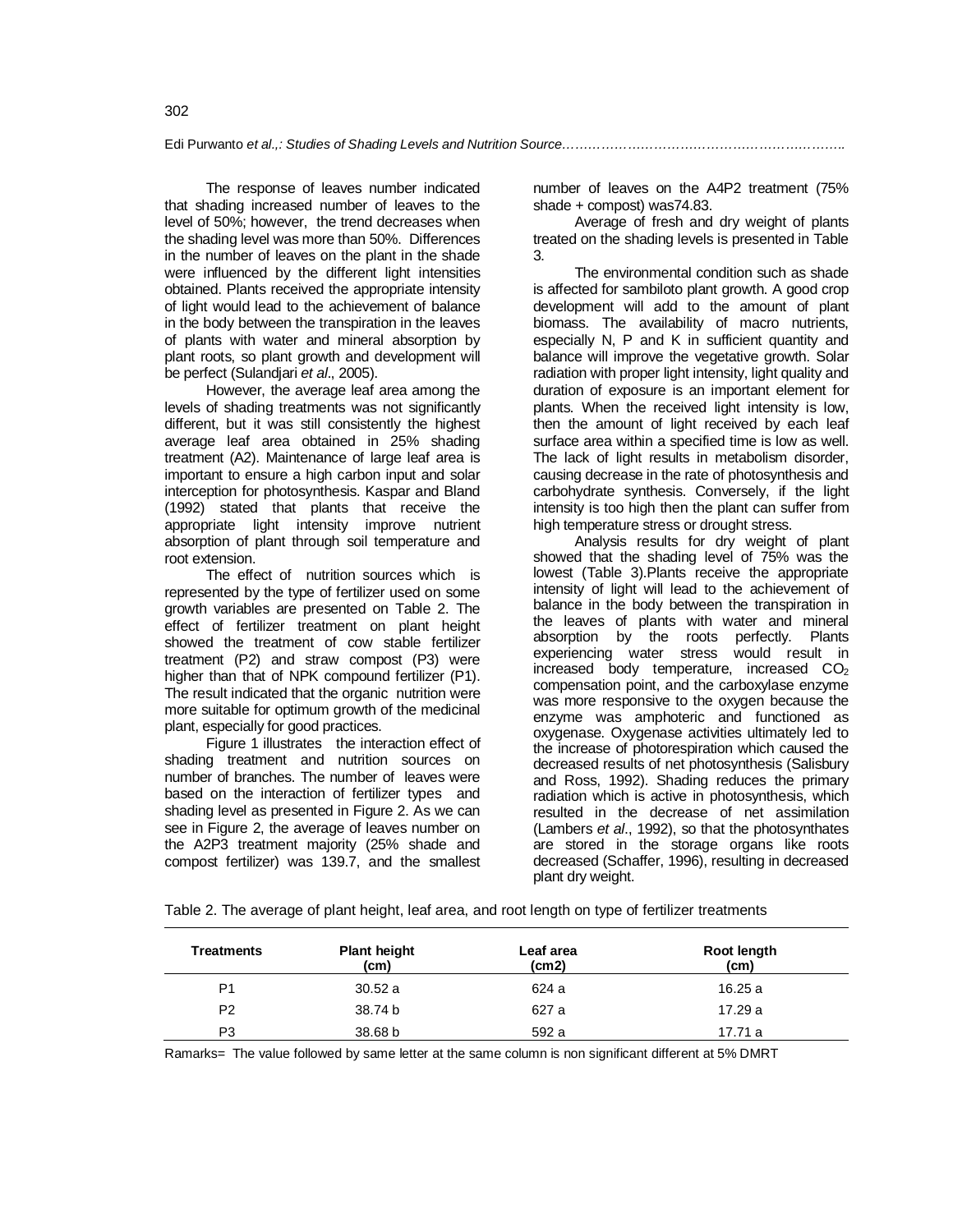

Figure 1. Histogram of branch number on several treatment combinations.



Figure 2. Histogram of leaf number on several treatment combinations.

Pujiasmanto *et al*. (2007) states that the sambiloto herbs that grow in medium land have relatively higher morphology (60-125 cm) than those in lowlands (40-90 cm) and medium land (20-60 cm). The leaves are also wider in the secondary plateau. Andrographolide content in middle plateau is also higher (2.27%), than that in lowlands (1.37%), high plateaus and plains (0.89%).

 Table 3 also shows that the mean relative growth rate in the non-shading treatment was significantly different from 25% shading treatment, shaded by 50%, and shaded by 75%. The highest relative growth rate was 25% treatment.

Relative growth rate illustrates the increase in plant dry weight in the interval of time, in conjunction with its initial weight. Decline in relative growth rate occurs due to differences in the rate of photosynthesis. The process of photosynthesis will be disturbed if the water is not available for plants. Decrease in the photosynthetic process occurs due to an increase of stomata diffusion and nonstomata barriers. Decline in relative growth rate is also due to the slow growth of vegetative organs.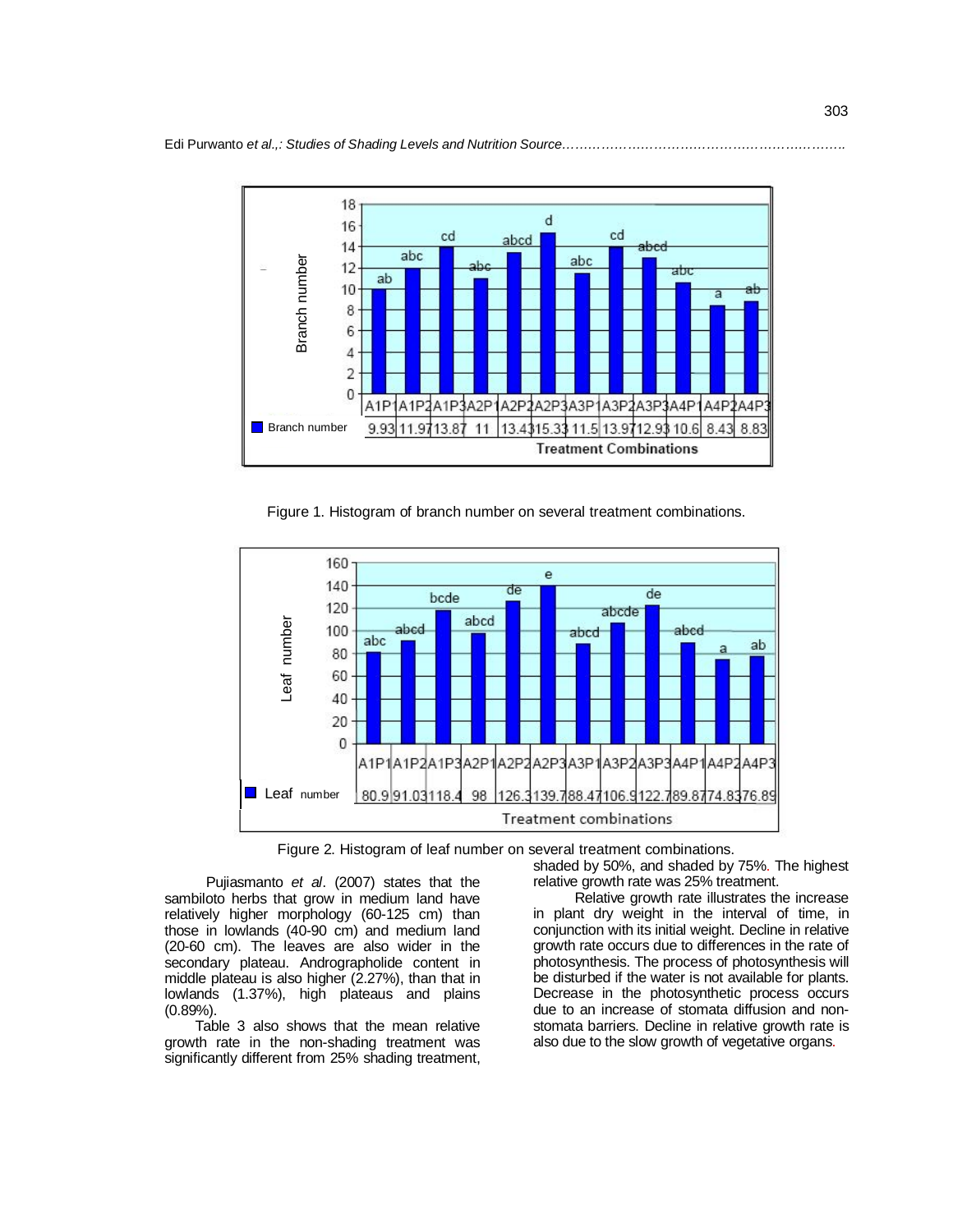Edi Purwanto *et al.,: Studies of Shading Levels and Nutrition Source………………………………………………………..* 

## **Andrographolide Content in Different Level of Shading and Nutrition Sources**

Secondary metabolit is very important biochemical compound that is produced by<br>medicinal plants, and the most important the most important secondary metabolite produced from sambiloto plant is andrographolide levels.

Analysis result for andrographolide content as affected by the combination of shading level and type of fertilizer is presented in figure 3, where we can see that the highest average of andrographolide concentrations obtained in 50% shaded and straw compost was 1.07%, and the lowest in not-shaded and NPK fertilizers was 0.26%.

This result indicates that this plant is suitable in term of growth, and is able to produce secondary metabolites under shading condition and organic nutrition application.

As a secondary metabolite compound, alkaloids are compounds from plants that occur naturally, have a basic character and contain at least one nitrogen atom forming part of a cycle system (Aerts and Verpoorte, 1992). This compound is a natural compound that is alkaline and contains one or more nitrogen atoms. Usually, the nitrogen atom in the alkaloid is in the cyclic system, but there is also a nitrogen atom bound beyond cyclical system (Hashimoto and Yamada, 1994).

Fertilization can increase the growth and alkaloid content, which increases N supply, resulting in higher accumulation of alkaloids. According to Herms and Mattson (1992), those

environmental conditions that suppress the growth will increase the synthesis of secondary metabolites in the roots as a defensive reaction. Secondary metabolite biosynthesis is controlled by the amount and kinds of enzymes, so that its activity is strongly influenced by environmental factors, particularly temperature and humidity, whereas carbohydrate as a result of assimilate is a precursor.

## **CONCLUSIONS AND SUGGESTION**

 The result of research indicated that shading level and the kind of nutrition influenced some growth and yield variables such as number of leaves, number of branches, plant height, plant dry weight and simplisia weight, and andrographolide content .Interaction of shading level at 25% and straw compost fertilizer performed best in growth characteristics, while the highest andrographolide content resulted from the treatment combination of 50% shading level and straw compost fertilizer. The other important point that can be concluded is that sambiloto plant needed shading at the range of 25% to 50% for optimum growth and andragrapholide production. Moreover, it was indicated that organic fertilizer exhibited a potential sources of nutrition for medicinal plant.

| Treatments | Fresh weight<br>of plant $(q)$ | Dry weight<br>of $plant(q)$ | <b>Simplisia</b><br>weight (g) | <b>Relative growth</b><br>rate $(g/g/week)$ | Andrographolide content<br>(%) |
|------------|--------------------------------|-----------------------------|--------------------------------|---------------------------------------------|--------------------------------|
| $0\%$      | 17.80 a                        | 5.92 <sub>b</sub>           | 5.66 a                         | 0.71 <sub>b</sub>                           | 0.47 <sub>b</sub>              |
| <b>25%</b> | 25.40a                         | 7.24 b                      | 6.58 a                         | 0.81c                                       | 0.76c                          |
| 50%        | 19.80a                         | 6.30 b                      | 5.85 a                         | 0.58a                                       | 0.86c                          |
| 75%        | 19.20 a                        | 5.49 a                      | 5.03a                          | 0.55a                                       | 0.42a                          |

Table 3. The average of fresh weight of plant, dry weight of plant, simplisia weight, relative growth rate, and andrographolide content on shading level treatments

Remarks = The value followed by the same letter in the same column is non significant different at 5% of DMRT.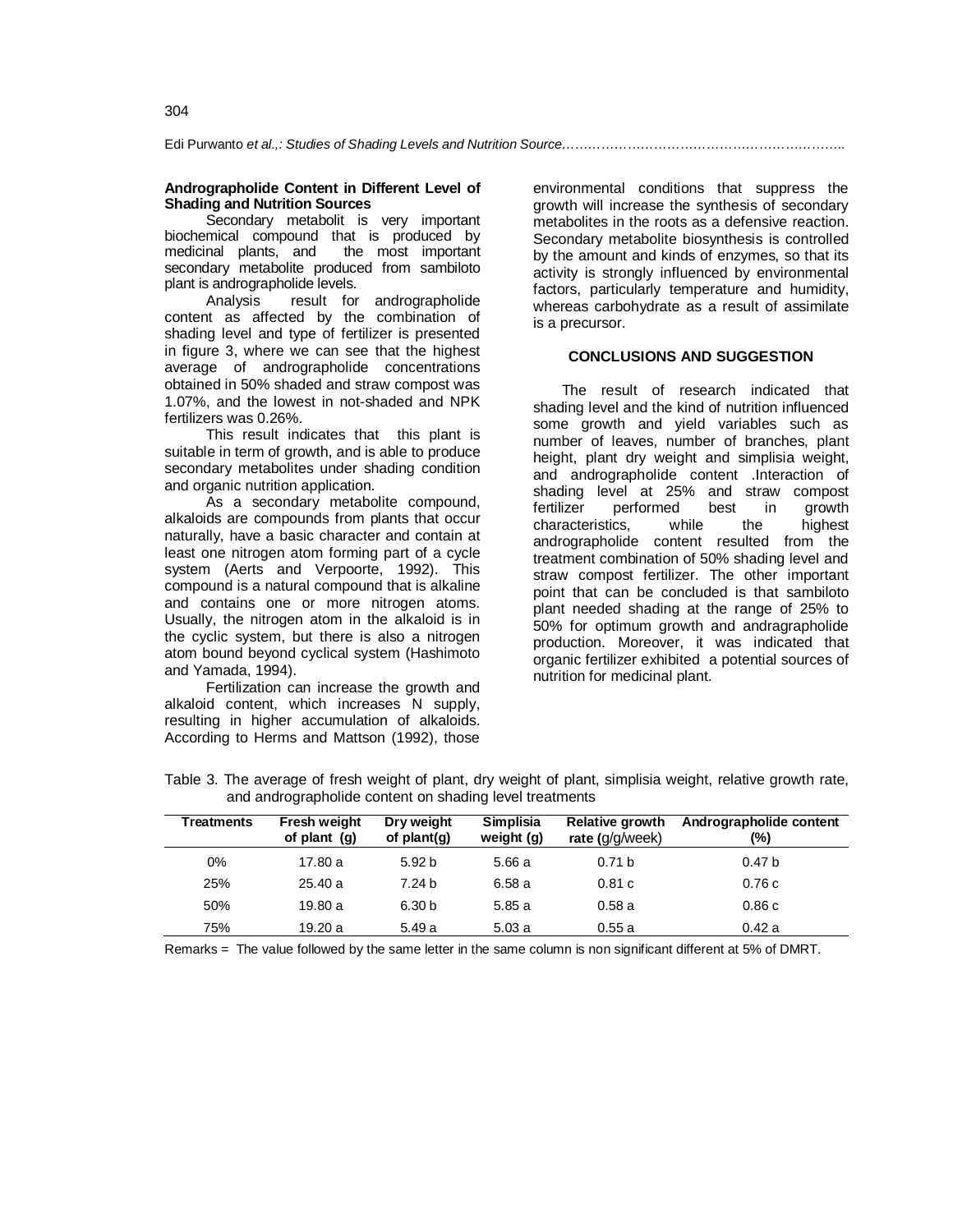

Figure 3. Histogram of andrographolide content on several treatment combinations.

### **ACKNOWLEDGEMENTS**

We thank to the Directorate General of Higher Education for funding this study through 'Postgraduate funding'. Thanks are also extended to Mrs. Ambarwati and Ms. Nur Layla, and all those who have assisted in conducting this research.

# **REFERENCES**

- Aerts, R.J. and R. Verpoorte. 1992. The influence of tryptophan and tryptamine feeding and light on alkaloid biosynthesis in chinchona seedings. *Planta Med.* 58:150-152.
- Anonymous. 2001. *Andrographis paniculata*  Ness. htttp://www.Scirius.com. Accessed 15 Mei 2006.
- Boardman, N.K. 1977. Comparative photosynthesis of sun and shade plants. *Annu Rev. Plant Physiol*. 28:355-377.
- Hanan, A. 1996. Some important notes about the sambiloto. *Warta Tumbuhan Obat Indonesia* 3(1):19-20.
- Hashimoto and Y. Yamada. 1994. Alkaloid biogenesis: molecular aspect. *Annu.Rev. Plant Physiol. Plant Mol. Biol.* 45:257-85.
- Herms, D.A. and W.J. Mattson. 1992. The dilemma of plants: to growth or defend. *Q Rev. Biol.* 67:283-335*.*
- Heyne, K. 1987. Useful Plants of Indonesia. Badan Litbang Kehutanan. Jakarta.
- Januwati, M. 2004. Production and sambiloto (*Andrographis paniculata* Ness) quality at some level shading. National Semimar 26. Indonesian Medicinal Plants: 24-42.
- Kaspar, T.C. and W.L. Bland. 1992. Soil temperature and root growth. *Soil Science* 154(4): 290-299.
- Kosela, S. 1998. Excavation of Plant Raw Drugs. Main papers at one day Seminar 20 Years of Research Institute for Medicinal Plants Tawangmangu. 27 April 1998.
- Lambers, H. and H. Poorter. 1992. Inherent variation in growth rate between higher plants: a search for physiological causes and ecological consequences. *Adv. Ecol. Res.* 23:187-261.
- Muliawati, E.S. 2002. Study of level nutrient uptake, growth and production of sambiloto (*Andrographis paniculata* Ness.) planted in several media composition and level of watering. Proceedings of the National Symposium II, Medicinal and Aromatic Plants. Bogor. Pages 251-255.